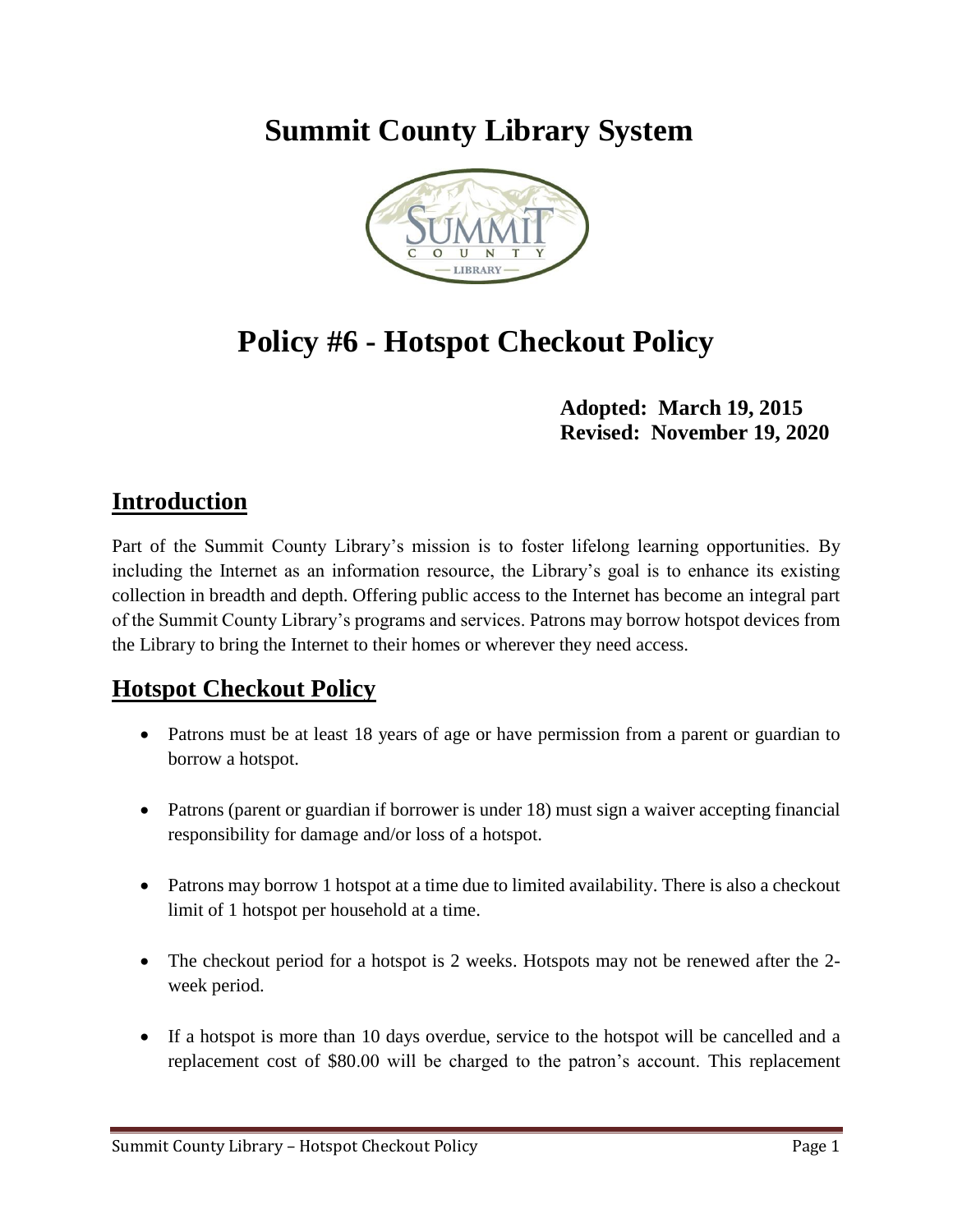amount will be waived if the hotspot is returned in good working condition within 30 days of the due date.

- The Library is not responsible for any activity performed while using the hotspot and any damages to a personal device that may result from using the hotspot.
- The Library is not responsible for lack of coverage/signal of the hotspot in different areas. Coverage levels vary depending on the area.
- Instructions for how to use the hotspot are located in the case. If you need assistance connecting a device to the hotspot, Library Staff is happy to assist you.